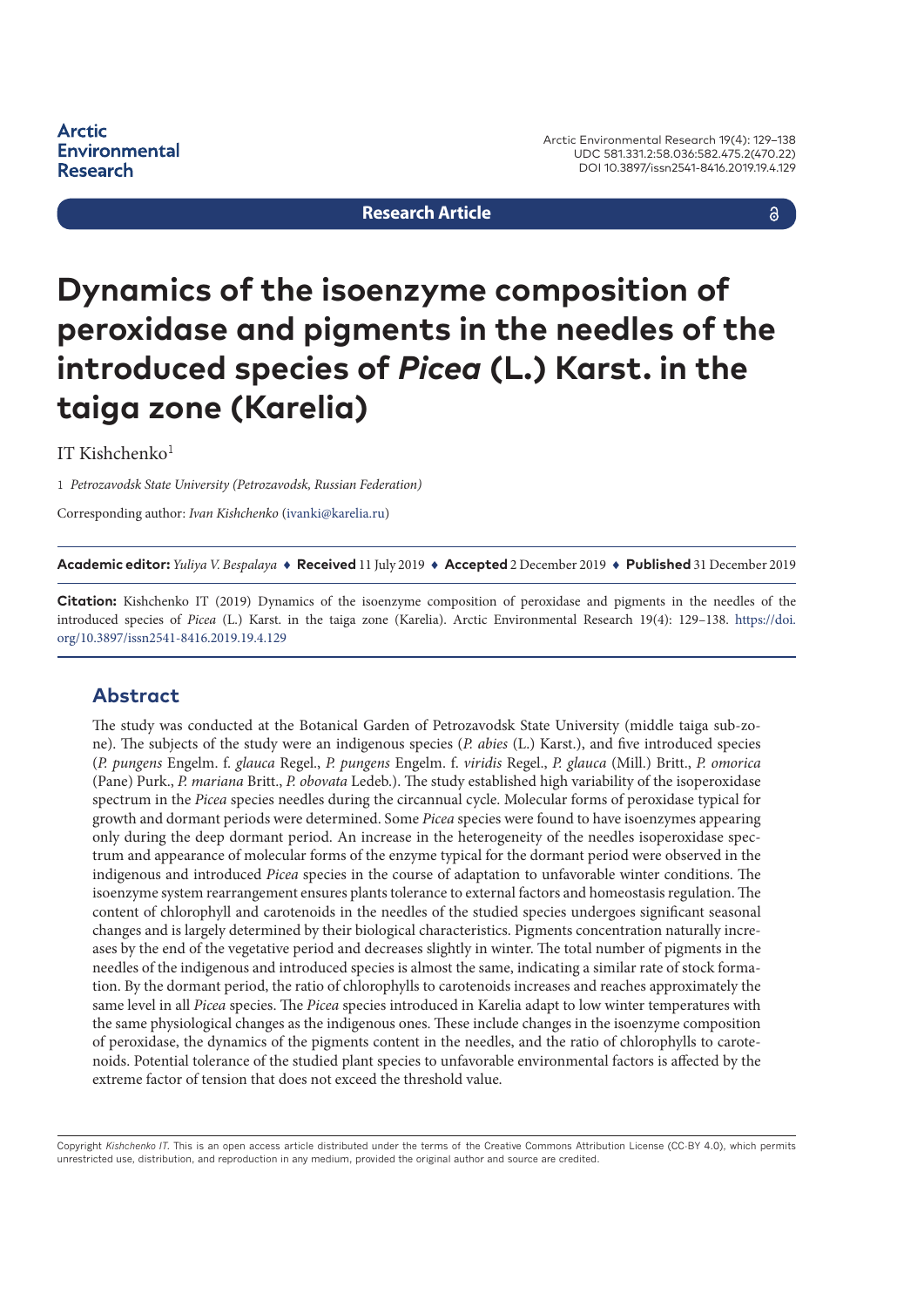## **Keywords**

*Picea*, peroxidase isoenzymes, pigments, needles, taiga, introduction

# **Introduction**

The majority of indigenous species of woody plants in the taiga zone of Russia do not tolerate progressive environmental pollution. However, species of conifers, including the genus *Picea* in other geographical areas, are fairly tolerant to pollution of air with gas and smoke, they are long-lived and decorative throughout the year (Plotnikova 1983; Vstovskaya 1983). Furthermore, many of them are significantly more productive than the local ones, and often can be naturalized (Kalutsky and Bolotov 1983; Mamaev and Makhiev 1996). According to some researchers (Mamaev and Makhiev 1996; Budantsev 1999), increasing biological diversity of natural and artificial plant communities is possible only through the introduction of woody plants. Therefore, these findings indicate the necessity of conifers introduction and evaluation of its potential perspectives..The latter can be done only on the basis of a comprehensive study of adaptations occurring in the plants tested in new growing conditions (Voroshilov 1960; Bazilevskaya 1964).

In Karelia, the main environmental factor limiting the growth and development of plants is low air temperatures in winter. The research of many authors (Novitskaya 1971; Sergeeva 1971; Tumanov 1979; Petukhova 1981; Trunova 1990) showed that plants tolerance to low temperatures is achieved when they prepare for the deep dormant period through specific physiological and cytological rearrangements. Enzymes catalyzing oxidation and reduction reactions, as the most sensitive structures, can characterize the adaptive abilities of plants in new growing conditions (Klimachenko 1972). Peroxidase catalyzes the oxidation of a number of organic compounds and plays an important role in plants respiration, growing processes regulation, and lignin synthesis (Esterbauer et al. 1978; Larionova 1978; Semkina 1981). The diversity of these functions explains the presence of a large

number of molecular forms of the enzyme (Kavac and Rone 1975; Andreeva 1988; Sidorov et al. 1989). Previous studies (Osnitskaya 1965; Petrenko et al. 1970; Ozolina and Mochalkin 1972; Khodasevich 1982; Kopsell and Kopsell 2006; Yatsko et al. 2009; Jahns and Holzwarth 2012; Golovko et al. 2013; Latowski et al. 2014) reported that the state of the pigment system, the dynamics and ratio of its components can also serve as reliable indicators of the degree of plants adaptation to many factors, including low temperatures. However, peroxidases composition and needles pigment composition of the species introduced in Karelia have not been studied yet.

The objective of the study is to determine the specific aspects of seasonal dynamics in the peroxidase isoenzymes composition and the content of pigments in the needles of the introduced *Picea* species.

## **Materials and methods**

The study was conducted at the Botanical Garden of Petrozavodsk State University, located in the taiga zone. The subjects of the study were an indigenous species and five introduced *Picea* species (Table 1).

#### **Table 1.** Description of the studied subjects

| <b>Species</b>       | Place of seedlings origin Medium                         |    | Average | Seed |
|----------------------|----------------------------------------------------------|----|---------|------|
|                      | (Botanical garden – city) age, year height, m production |    |         |      |
| Picea abies (L.)     | Petrozavodsk                                             | 19 | 5.8     | no   |
| Karst.               |                                                          |    |         |      |
| P. abies (L.) Karst. | Petrozavodsk                                             | 50 | 16.0    | yes  |
| P. pungens Engelm.   | St. Petersburg                                           | 36 | 12.7    | yes  |
| f. glauca Regel.     |                                                          |    |         |      |
| P. pungens Engelm.   | St. Petersburg                                           | 36 | 10.7    | yes  |
| f. viridis Regel.    |                                                          |    |         |      |
| P. glauca (Mill.)    | St. Petersburg                                           | 33 | 11.2    | yes  |
| Britt.               |                                                          |    |         |      |
| P. omorica (Pane)    | Bucharest                                                | 27 | 5.7     | no   |
| Purk.                |                                                          |    |         |      |
| P. mariana Britt.    | Bucharest                                                | 19 | 4.7     | no   |
| P. obovata Ledeb.    | Minsk                                                    | 23 | 6.4     | no   |
|                      |                                                          |    |         |      |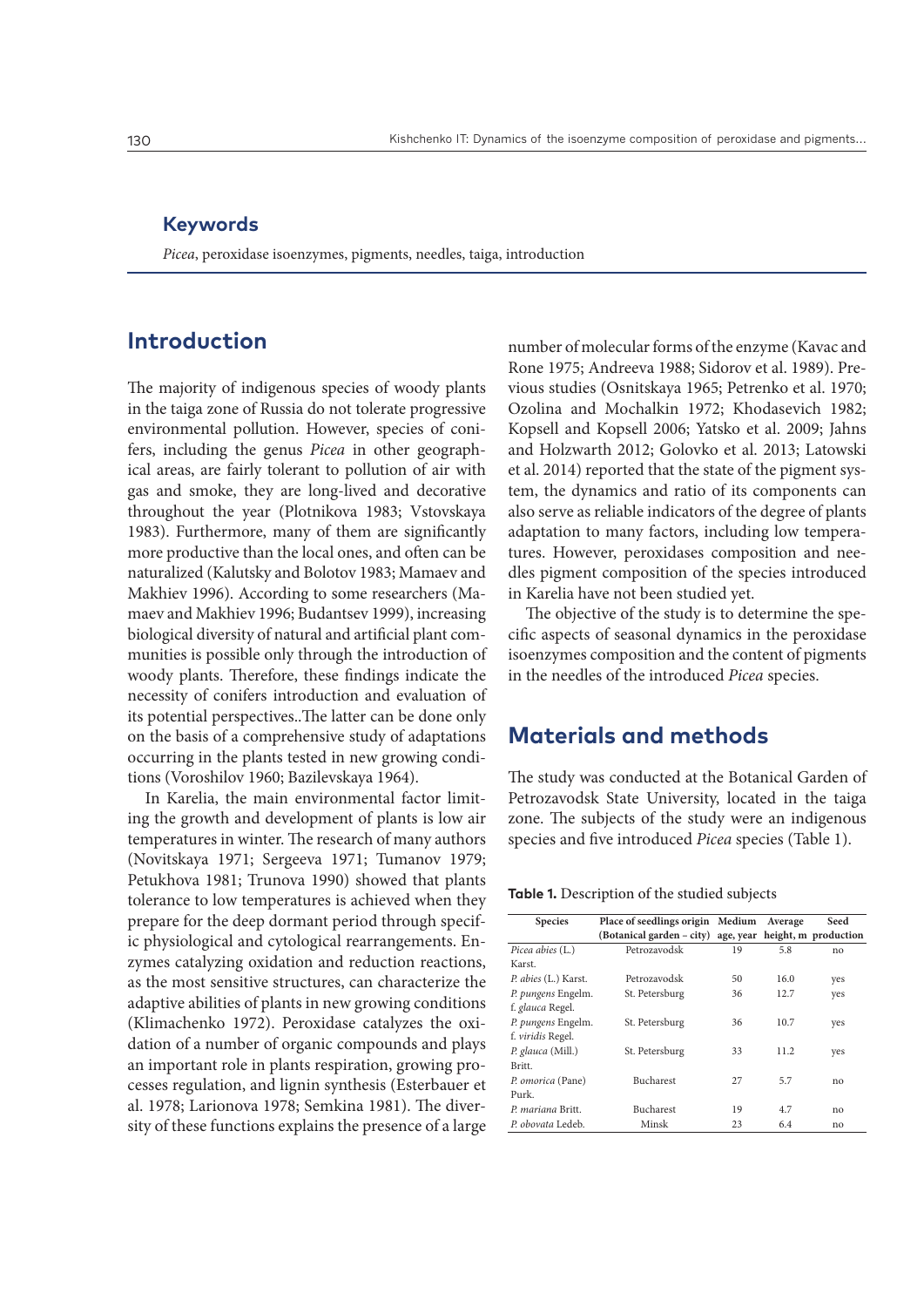For biochemical analysis, one-year needles were taken from several trees of each species from different sides of the middle part of the crowns, with average weighed quantity being prepared for each species. Needles were sampled 5 times a year (2002– 2003) during the periods of vegetative buds swelling (May), intensive growth of shoots (end of June), transition to the deep dormant period (mid-September), deep dormant period (late October), and forced dormancy period (February). The results of the previous studies (Kishchenko 2000) proved that the differences in the duration of these phenological stages in the studied species did not exceed one week, and, therefore, simultaneous sampling seemed to be appropriate. The states of deep and forced dormancy were established in the laboratory according to vegetative buds swelling.

The needle samples were frozen with liquid nitrogen and ground in an electric mill to determine the isoenzyme composition of peroxidase. The enzymes extraction from the plant material was carried out with tris-glycine buffer (pH 8.3) containing  $0.1\%$  EDTA,  $1\%$  Triton X -  $100$  (Larionova 1979). Dowex 1–8 ion exchange resin (200–400 mesh) was used for proteins purification from phenols. Extraction was performed for 1 hour in the refrigerator. A 10% acrylamide solution was used at current power of 2 W. Isoenzymes were separated by the method of polyacrylamide gel electrophoresis (Safonov and Safonova 1969; Mauer 1971). Zones with enzymatic activity were gel stained after Safonov and Safonova (1971). The mobility of individual isoforms in an electric field was measured as the value of relative electrophoretic mobility  $(R_f)$ . It was calculated by dividing the distance covered by the fraction by the distance covered by the dye marker (bromophenol blue) from the start to finish. Peroxidase spectra consisted of low, medium, and high mobility fractions. Relative electrophoretic mobility  $\mathrm R_{\mathrm f}$  of fractions with low mobility ranged from 0 to 0.33, with the medium one from 0.34 to 0.66, and with the high one from 0.67 to 1.0 (Sadvakasova and Kunaeva 1987). The content of pigments was determined by the method of Limar and Sakharova (1973).

## **Results**

The spectrum of peroxidase isoforms was characterized by a very high lability, which allowed designating it as a marker of a plant physiological state. (Polozova 1978; Gordey et al. 1988; Negru et al. 1988; Savich and Peruvian 1990). The study showed that the isoenzyme peroxidase spectrum of the studied *Picea* species was highly variable during a year and contained only 1–2 stable fractions in each species. In *P. abies*, *P. pungens*, and *P. glauca*, the heterogeneity of isoperoxidases composition increased with the transition from growth to dormancy periods, which is not typical of *P. omorica*, *P. mariana*, and *P. obovata*. The maximum number of enzyme isoforms (14) was determined in young *P. abies* trees during the deep dormant period (Table 2).  $R_f$  of isoforms depended on the size of the enzyme molecule and its charge: smaller and highly charged molecules moved faster through the molecular sieve of the polyacrylamide gel in the electric field.

The variety of peroxidase isoenzymes resulted from changes in the amino acid composition of the protein part of the enzyme molecule, the composition of sugars in the carbohydrate part, or aggregation of low molecular weight forms (Sadvakasova and Kunaeva 1987). Most of the peroxidase isoforms in the needles of the studied species had an average mobility. During the period of forced dormancy in many species (except for *P. glauca* and *P. mariana*), the number of fractions of the enzyme increased (from 4 to 6 isoforms; Table 2) in the zone of low mobility.

From 15 to 20 different peroxidase isoenzymes were recorded during the year in each of the studied species. In general, for the *Picea* species, the highest frequency of occurrence was found for fractions with R<sub>f</sub> of 0.43–0.46; 0.40–0.42; 0.53–0.56; 0.37–0.39, and  $0.71 - 0.75$ .

The study revealed isoforms that appeared in the *Picea* species needles only during the periods of growth or dormancy. Thus, there were isoforms with Rf of 0.30–0.32, and 0.37–0. 39 in the *P. glauca* needles during the vegetative growth. Their mobility slightly changed with the onset of dormancy and some isoenzymes appeared with Rf of 0.33–0.35, and 0.40–0.42.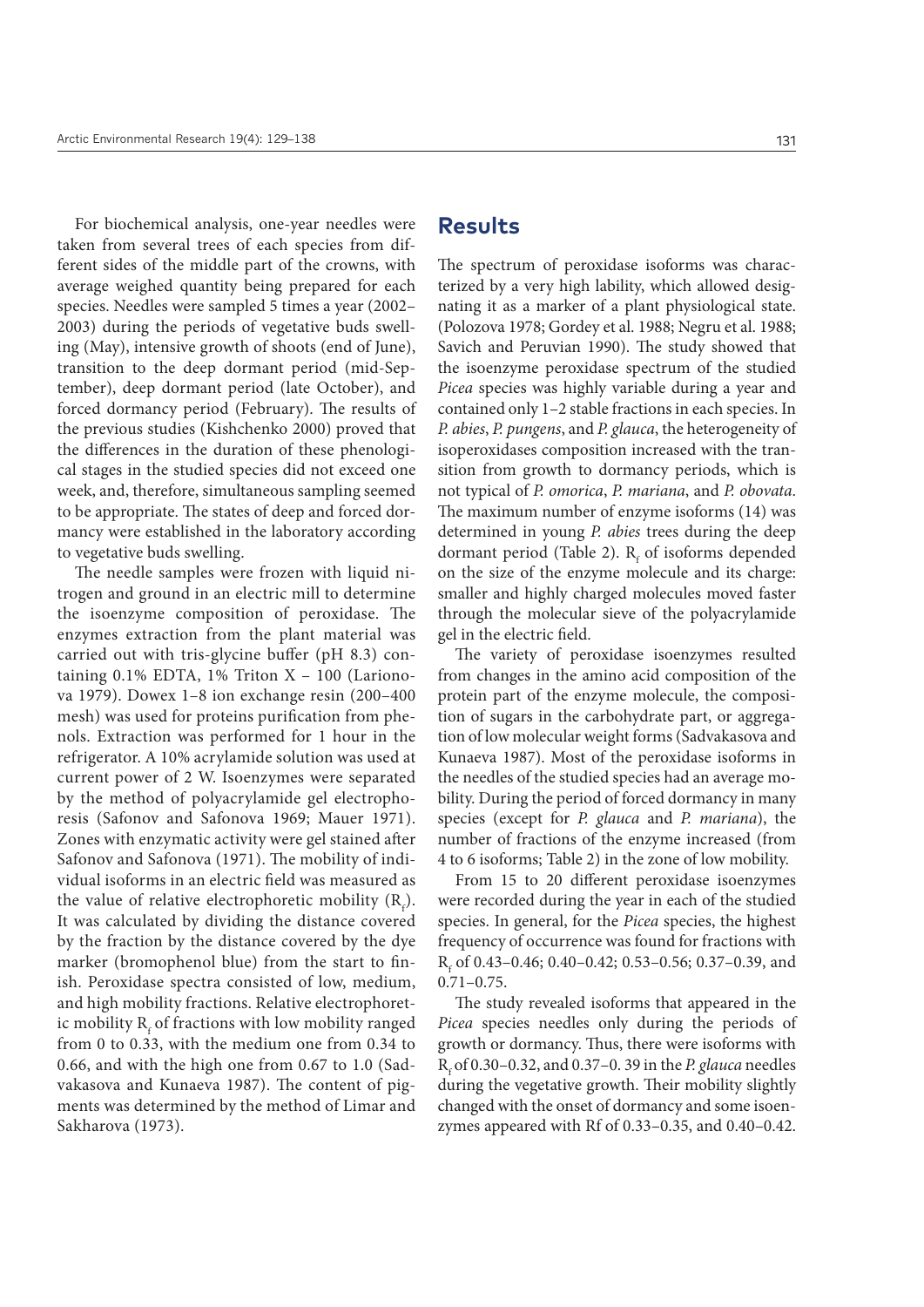| $\mathbf{R}_{\rm f}$               | No. of<br>fractions | Picea abies<br>$(19 \text{ years})$            | P. abies<br>$(50 \text{ years})$ | glauca                           | P. pungens f. P. pungens f.<br>viridis | P. glauca                        | P. mariana                       | P. omorica       | P. obovata                       |  |
|------------------------------------|---------------------|------------------------------------------------|----------------------------------|----------------------------------|----------------------------------------|----------------------------------|----------------------------------|------------------|----------------------------------|--|
| Vegetative buds swelling (mid-May) |                     |                                                |                                  |                                  |                                        |                                  |                                  |                  |                                  |  |
| $0.03 - 0.05$                      | $\mathbf{1}$        | $\begin{array}{c} + \end{array}$               |                                  |                                  |                                        |                                  |                                  |                  | $+$                              |  |
| $0.07 - 0.09$                      | $\sqrt{2}$          |                                                |                                  | $\qquad \qquad +$                | $^+$                                   |                                  |                                  |                  |                                  |  |
| $0.12 - 0.14$                      | $\mathfrak{Z}$      |                                                |                                  | $\qquad \qquad +$                |                                        |                                  | $^+$                             |                  |                                  |  |
| $0.20 - 0.22$                      | $\,4$               |                                                |                                  | $\ddot{}$                        |                                        |                                  |                                  |                  |                                  |  |
| $0.23 - 0.25$                      | 5                   |                                                |                                  | $+$                              | $^+$                                   |                                  |                                  |                  |                                  |  |
| $0.28 - 0.29$                      | $\sqrt{6}$          |                                                |                                  |                                  | $^{+}$                                 |                                  | $^+$                             |                  |                                  |  |
| $0.30 - 0.32$                      | $\overline{7}$      | $^{\mathrm{+}}$                                | $\qquad \qquad +$                |                                  | $\ddot{}$                              | $\qquad \qquad +$                |                                  |                  | $\boldsymbol{+}$                 |  |
| $0.34 - 0.36$                      | $\,8\,$             |                                                |                                  | $^{+}$                           | $+$                                    |                                  |                                  |                  | $^+$                             |  |
| $0.37 - 0.39$                      | 9                   | $\begin{array}{c} + \end{array}$               |                                  | $\begin{array}{c} + \end{array}$ | $\begin{array}{c} + \end{array}$       | $^+$                             | $\qquad \qquad +$                | $^+$             |                                  |  |
| $0.41 - 0.42$                      | 10                  |                                                |                                  |                                  |                                        |                                  |                                  |                  | $\boldsymbol{+}$                 |  |
| $0.43 - 0.45$                      | 11                  | $\begin{array}{c} + \end{array}$               | $\begin{array}{c} + \end{array}$ |                                  |                                        | $^+$                             |                                  | $^+$             | $\pm$                            |  |
| 0.47                               | 12                  |                                                |                                  |                                  |                                        | $^{+}$                           |                                  |                  |                                  |  |
| $0.48 - 0.50$                      | 13                  |                                                |                                  |                                  |                                        | $\begin{array}{c} + \end{array}$ | $^+$                             | $\, +$           |                                  |  |
| $0.51 - 0.53$                      | 14                  | $^+$                                           | $^{+}$                           |                                  |                                        |                                  | $\begin{array}{c} + \end{array}$ |                  |                                  |  |
| $0.54 - 0.55$                      | 15                  |                                                |                                  | $+$                              |                                        |                                  |                                  | $\boldsymbol{+}$ |                                  |  |
| $0.58 - 0.59$                      | 16                  |                                                |                                  |                                  |                                        |                                  | $+$                              |                  |                                  |  |
| $0.62 - 0.63$                      | 17                  |                                                |                                  |                                  |                                        |                                  |                                  |                  | $^+$                             |  |
| $0.65 - 0.67$                      | 18                  |                                                |                                  |                                  |                                        | $^+$                             |                                  |                  |                                  |  |
| $0.68 - 0.70$                      | 19                  |                                                |                                  | $^{+}$                           | $+$                                    |                                  |                                  |                  |                                  |  |
| $0.71 - 0.73$                      | 20                  | $^+$                                           | $^{+}$                           |                                  |                                        |                                  | $\begin{array}{c} + \end{array}$ |                  |                                  |  |
| $0.75 - 0.76$                      | 21                  |                                                |                                  |                                  |                                        | $^+$                             |                                  |                  | $+$                              |  |
| $0.80 - 0.82$                      | 22                  | $\qquad \qquad +$                              | $\begin{array}{c} + \end{array}$ |                                  | $\qquad \qquad +$                      |                                  |                                  | $\boldsymbol{+}$ |                                  |  |
| 0.86                               | 23                  |                                                |                                  |                                  |                                        |                                  |                                  |                  |                                  |  |
| Number of                          |                     | $\boldsymbol{7}$                               | 5                                | 8                                | 8                                      | $\,$ 8 $\,$                      | $\sqrt{7}$                       | 5                | $\sqrt{2}$                       |  |
| isoforms                           |                     |                                                |                                  |                                  |                                        |                                  |                                  |                  |                                  |  |
|                                    |                     | Intensive shoot growth (mid-June)              |                                  |                                  |                                        |                                  |                                  |                  |                                  |  |
| $0.05 - 0.07$                      | $\mathbf{1}$        |                                                | $^{+}$                           |                                  | $^{\mathrm{+}}$                        |                                  |                                  | $^+$             | $^+$                             |  |
| $0.10 - 0.12$                      | $\sqrt{2}$          |                                                |                                  | $\boldsymbol{+}$                 |                                        |                                  | $+$                              |                  |                                  |  |
| $0.17 - 0.19$                      | $\mathfrak{Z}$      |                                                | $\qquad \qquad +$                |                                  | $\boldsymbol{+}$                       |                                  |                                  | $+$              | $\boldsymbol{+}$                 |  |
| $0.20 - 0.22$                      | $\overline{4}$      | $\qquad \qquad +$                              | $+$                              |                                  | $+$                                    |                                  |                                  |                  | $+$                              |  |
| $0.27 - 0.29$                      | 5                   | $\boldsymbol{+}$                               |                                  |                                  |                                        |                                  | $^+$                             | $\boldsymbol{+}$ | $\boldsymbol{+}$                 |  |
| $0.30 - 0.32$                      | $\sqrt{6}$          | $^{\mathrm{+}}$                                |                                  |                                  | $\begin{array}{c} + \end{array}$       | $^{\mathrm{+}}$                  | $\boldsymbol{+}$                 | $\boldsymbol{+}$ | $\pm$                            |  |
| $0.34 - 0.36$                      | $\overline{7}$      | $^+$                                           | $\begin{array}{c} + \end{array}$ |                                  |                                        |                                  | $^{+}$                           | $\boldsymbol{+}$ |                                  |  |
| $0.37 - 0.39$                      | $\,$ 8 $\,$         |                                                |                                  | $^{+}$                           | $\begin{array}{c} + \end{array}$       | $\begin{array}{c} + \end{array}$ |                                  |                  | $^+$                             |  |
| $0.40 - 0.42$                      | $\overline{9}$      | $\, +$                                         | $^{+}$                           |                                  |                                        |                                  | $^+$                             | $^{\mathrm{+}}$  |                                  |  |
| 0.43                               | 10                  |                                                |                                  | $\qquad \qquad +$                | $+$                                    |                                  |                                  | $+$              |                                  |  |
| $0.45 - 0.46$                      | 11                  | $^+$                                           | $^{+}$                           |                                  |                                        |                                  |                                  |                  | $\boldsymbol{+}$                 |  |
| $0.48 - 0.50$                      | 12                  | $\begin{array}{c} + \end{array}$               |                                  | $^{+}$                           | $^+$                                   | $^{\mathrm{+}}$                  |                                  | $^+$             |                                  |  |
| $0.53 - 0.55$                      | 13                  |                                                |                                  | $\qquad \qquad +$                | $\qquad \qquad +$                      | $^{+}$                           | $+$                              |                  | $\boldsymbol{+}$                 |  |
| $0.58\,$                           | 14                  |                                                |                                  |                                  |                                        |                                  | $+$                              | $\boldsymbol{+}$ |                                  |  |
| $0.63 - 0.65$                      | 15                  | $^+$                                           | $^{+}$                           | $^{+}$                           |                                        |                                  |                                  |                  |                                  |  |
| $0.70 - 0.72$                      | 16                  |                                                |                                  |                                  |                                        |                                  |                                  | $\boldsymbol{+}$ | $^+$                             |  |
| $0.73 - 0.75$                      | 17                  | $\qquad \qquad +$                              | $+$                              |                                  |                                        | $^{+}$                           |                                  |                  |                                  |  |
| $0.77 - 0.78$                      | 18                  | $\pm$                                          |                                  | $+$                              |                                        |                                  | $+$                              |                  |                                  |  |
| 0.82                               | 19                  |                                                |                                  |                                  |                                        |                                  |                                  |                  |                                  |  |
| Number of                          |                     | $10\,$                                         | 8                                | $\overline{7}$                   | $\boldsymbol{+}$<br>$\overline{9}$     | 5                                | $\,8\,$                          | 10               | 9                                |  |
| isoforms                           |                     |                                                |                                  |                                  |                                        |                                  |                                  |                  |                                  |  |
|                                    |                     | Transition to deep dormancy (end of September) |                                  |                                  |                                        |                                  |                                  |                  |                                  |  |
| $0.03 - 0.06$                      | $\mathbf{1}$        | $\boldsymbol{+}$                               |                                  |                                  |                                        |                                  |                                  |                  |                                  |  |
| $0.10 - 0.12$                      | $\overline{2}$      |                                                |                                  | $^+$                             | $\boldsymbol{+}$                       |                                  |                                  |                  | $^+$                             |  |
|                                    |                     |                                                |                                  |                                  |                                        |                                  |                                  |                  |                                  |  |
| $0.16 - 0.18$                      | $\mathfrak{Z}$      |                                                |                                  | $^{+}$                           | $^{+}$                                 | $^{+}$                           |                                  | $+$              | $\begin{array}{c} + \end{array}$ |  |
| $0.21 - 0.22$                      | $\overline{4}$      |                                                | $^{+}$                           | $+$                              | $+$                                    |                                  | $\pm$                            | $+$              |                                  |  |
| $0.25 - 0.27$                      | 5                   |                                                | $^+$                             | $+$                              |                                        |                                  |                                  |                  |                                  |  |

**Table 2.** Peroxidase isoenzymes in the needles of different *Picea* species at different phenophases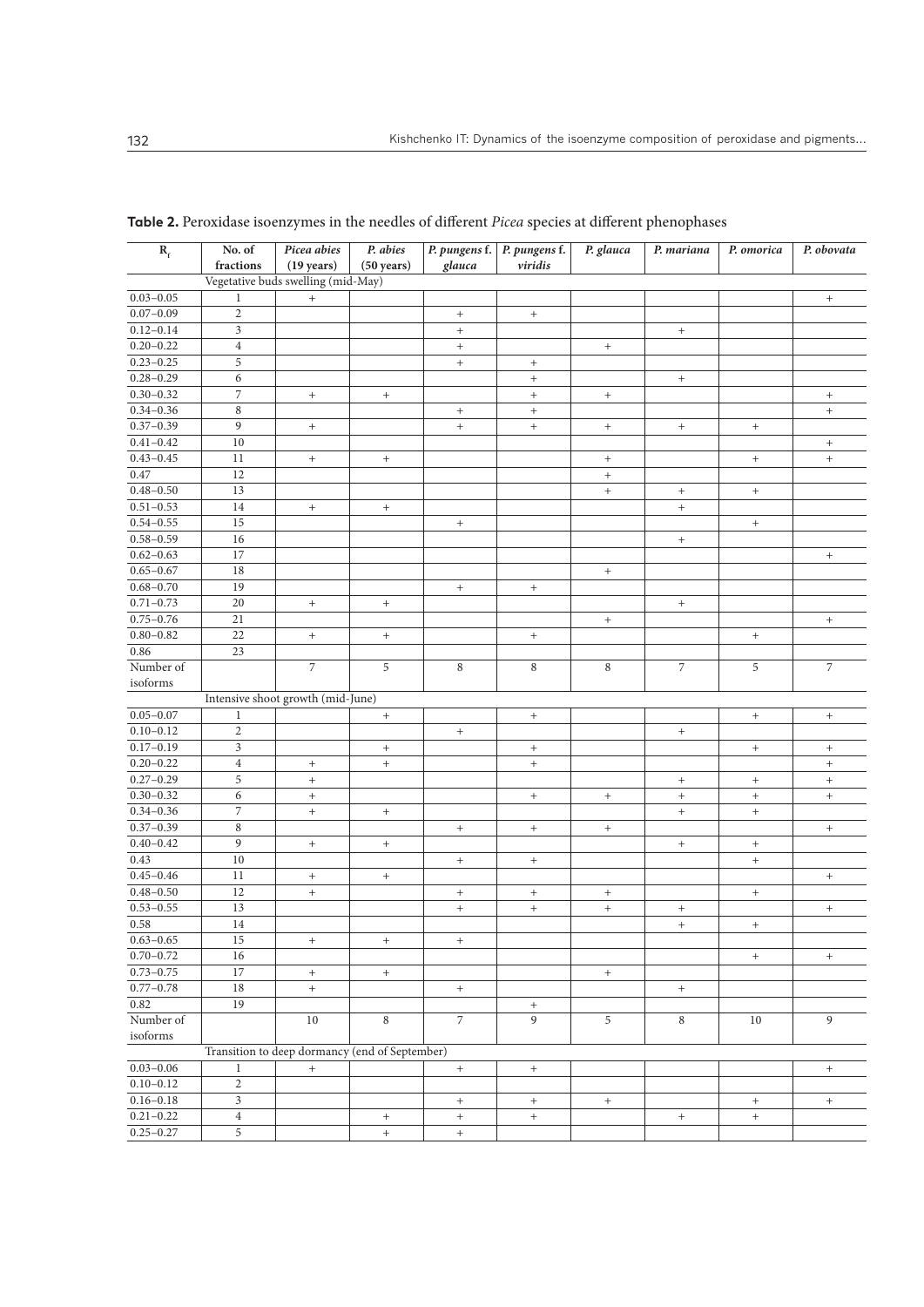| $R_f$                          | No. of                  | Picea abies                            | P. abies                         | P. pungens f.                                        | P. pungens f.                    | P. glauca                        | $\overline{P}$ <i>mariana</i>    | P. omorica                       | P. obovata                       |
|--------------------------------|-------------------------|----------------------------------------|----------------------------------|------------------------------------------------------|----------------------------------|----------------------------------|----------------------------------|----------------------------------|----------------------------------|
|                                | fractions               | $(19 \text{ years})$                   | $(50 \text{ years})$             | glauca                                               | viridis                          |                                  |                                  |                                  |                                  |
| $0.29 - 0.30$                  | $\sqrt{6}$              |                                        |                                  | $^+$                                                 | $\ddot{}$                        | $\boldsymbol{+}$                 |                                  |                                  |                                  |
| $0.31 - 0.32$                  | $\overline{7}$          |                                        | $+$                              | $\ddot{}$                                            | $\ddot{}$                        |                                  |                                  |                                  | $+$                              |
| $0.34 - 0.36$                  | $\,$ 8 $\,$             |                                        |                                  | $\boldsymbol{+}$                                     | $+$                              | $^+$                             | $^+$                             |                                  |                                  |
| $0.37 - 0.39$                  | 9                       | $^+$                                   | $\boldsymbol{+}$                 |                                                      |                                  |                                  |                                  |                                  | $\boldsymbol{+}$                 |
| $0.40 - 0.41$                  | 10                      |                                        |                                  | $\boldsymbol{+}$                                     | $^{+}$                           | $\boldsymbol{+}$                 | $\boldsymbol{+}$                 | $\begin{array}{c} + \end{array}$ |                                  |
| $0.42 - 0.44$                  | 11                      | $\qquad \qquad +$                      | $\begin{array}{c} + \end{array}$ |                                                      | $^{+}$                           | $^+$                             |                                  |                                  |                                  |
| $0.45 - 0.47$                  | 12                      |                                        |                                  |                                                      |                                  |                                  | $\boldsymbol{+}$                 | $^+$                             |                                  |
| $0.48 - 0.49$                  | 13                      | $\boldsymbol{+}$                       |                                  |                                                      |                                  |                                  |                                  |                                  |                                  |
| $0.51 - 0.52$                  | 14                      |                                        |                                  |                                                      |                                  |                                  |                                  | $\begin{array}{c} + \end{array}$ |                                  |
| $0.53 - 0.55$                  | 15                      | $\qquad \qquad +$                      | $+$                              |                                                      |                                  |                                  |                                  | $+$                              | $+$                              |
| $0.56 - 0.58$                  | 16                      |                                        |                                  |                                                      |                                  | $^+$                             | $^+$                             |                                  |                                  |
| 0.60                           | 17                      |                                        |                                  |                                                      |                                  |                                  |                                  |                                  | $+$                              |
| $0.63 - 0.65$                  | 18                      |                                        |                                  | $\boldsymbol{+}$                                     | $\qquad \qquad +$                | $\begin{array}{c} + \end{array}$ | $+$                              | $+$                              |                                  |
| $0.66 - 0.69$                  | 19                      | $\begin{array}{c} + \end{array}$       | $^{+}$                           |                                                      |                                  |                                  |                                  | $^{+}$                           |                                  |
| $0.71 - 0.73$                  | 20                      |                                        |                                  |                                                      | $^{+}$                           | $\boldsymbol{+}$                 |                                  |                                  | $\boldsymbol{+}$                 |
| $0.74 - 0.76$                  | 21                      | $\qquad \qquad +$                      |                                  |                                                      |                                  |                                  | $\begin{array}{c} + \end{array}$ |                                  | $+$                              |
| $0.77 - 0.79$                  | 22                      | $^+$                                   | $+$                              |                                                      |                                  | $^+$                             |                                  |                                  |                                  |
| $0.82 - 0.84$                  | 23                      | $^+$                                   |                                  |                                                      |                                  |                                  |                                  | $\boldsymbol{+}$                 | $+$                              |
| Number of                      |                         | 9                                      | $\,$ 8 $\,$                      | $10\,$                                               | $10\,$                           | 9                                | $\boldsymbol{7}$                 | 9                                | $\overline{9}$                   |
| isoforms                       |                         |                                        |                                  |                                                      |                                  |                                  |                                  |                                  |                                  |
|                                | Deep dormancy (October) |                                        |                                  |                                                      |                                  |                                  |                                  |                                  |                                  |
| $0.03 - 0.05$                  | $\mathbf{1}$            | $^+$                                   | $\qquad \qquad +$                |                                                      |                                  | $^+$                             | $^+$                             | $\boldsymbol{+}$                 |                                  |
| $0.07 - 0.09$                  | $\overline{2}$          | $^{+}$                                 |                                  | $\boldsymbol{+}$                                     | $\qquad \qquad +$                |                                  |                                  |                                  | $+$                              |
| 0.11                           | 3                       |                                        |                                  |                                                      |                                  |                                  |                                  | $+$                              |                                  |
| $0.14 - 0.15$                  | $\overline{4}$          |                                        |                                  | $^+$                                                 | $\begin{array}{c} + \end{array}$ |                                  |                                  |                                  |                                  |
| $0.33 - 0.35$                  | 5                       |                                        | $\boldsymbol{+}$                 | $+$                                                  |                                  | $\boldsymbol{+}$                 | $\boldsymbol{+}$                 |                                  | $+$                              |
| $0.37 - 0.38$                  | 6                       | $^{\mathrm{+}}$                        | $\ddot{}$                        |                                                      |                                  |                                  | $\boldsymbol{+}$                 |                                  | $\boldsymbol{+}$                 |
| 0.39                           | $\overline{7}$          |                                        |                                  |                                                      |                                  |                                  |                                  |                                  | $\begin{array}{c} + \end{array}$ |
| $0.40 - 0.42$                  | 8                       | $^+$                                   | $\boldsymbol{+}$                 | $\boldsymbol{+}$                                     | $\qquad \qquad +$                | $\boldsymbol{+}$                 | $^+$                             | $+$                              | $+$                              |
| $0.43 - 0.45$                  | 9                       | $\qquad \qquad +$                      |                                  | $\boldsymbol{+}$                                     | $+$                              |                                  |                                  |                                  | $+$                              |
| 0.46                           | 10                      | $\ddot{}$                              |                                  |                                                      |                                  |                                  | $+$                              |                                  |                                  |
| $0.47 - 0.49$                  | 11                      | $^+$                                   |                                  | $\boldsymbol{+}$                                     | $^{+}$                           | $^+$                             |                                  | $+$                              | $+$                              |
| $0.51 - 0.52$                  | 12                      | $^+$                                   | $\begin{array}{c} + \end{array}$ | $^+$                                                 |                                  |                                  |                                  |                                  |                                  |
| $0.53 - 0.54$                  | 13                      | $^+$                                   |                                  | $\boldsymbol{+}$                                     | $^{+}$                           | $\boldsymbol{+}$                 |                                  |                                  |                                  |
| $0.55 - 0.56$                  | 14                      | $^+$                                   |                                  |                                                      |                                  |                                  |                                  | $+$                              |                                  |
| $0.58 - 0.59$                  | 15                      | $\qquad \qquad +$                      | $\qquad \qquad +$                |                                                      |                                  |                                  |                                  | $^+$                             |                                  |
| 0.63                           | 16                      |                                        |                                  |                                                      |                                  | $+$                              |                                  |                                  |                                  |
| $0.68 - 0.69$<br>$0.70 - 0.71$ | 17<br>18                | $\qquad \qquad +$                      |                                  | $\begin{array}{c} + \end{array}$                     | $\! + \!$                        |                                  |                                  |                                  |                                  |
| $0.76 - 0.78$                  | 19                      |                                        |                                  |                                                      |                                  | $\boldsymbol{+}$                 |                                  | $+$                              |                                  |
| $0.80 - 0.81$                  | 20                      | $\qquad \qquad +$                      | $^+$                             |                                                      |                                  | $+$                              | $\begin{array}{c} + \end{array}$ |                                  |                                  |
|                                | 21                      |                                        |                                  | $\boldsymbol{+}$                                     | $\qquad \qquad +$                |                                  |                                  |                                  | $+$                              |
| $0.82 - 0.84$<br>Number of     |                         | $\begin{array}{c} + \end{array}$<br>14 | $^+$<br>$\,8\,$                  | 10                                                   | 8                                | 8                                | $^+$<br>$\overline{7}$           | $^+$<br>8                        | $^+$<br>$\mathbf{Q}$             |
| isoforms                       |                         |                                        |                                  |                                                      |                                  |                                  |                                  |                                  |                                  |
|                                |                         | Forced dormancy (February)             |                                  |                                                      |                                  |                                  |                                  |                                  |                                  |
| $0.04 - 0.05$                  | $\mathbf{1}$            |                                        | $+$                              |                                                      |                                  |                                  |                                  |                                  | $+$                              |
| $0.08 - 0.10$                  | $\sqrt{2}$              |                                        | $+$                              |                                                      | $+$                              |                                  |                                  |                                  |                                  |
| $0.14 - 0.15$                  | $\mathfrak{Z}$          | $^+$                                   | $+$                              | $\boldsymbol{+}$<br>$\begin{array}{c} + \end{array}$ | $+$                              | $\boldsymbol{+}$                 |                                  | $^+$                             |                                  |
| $0.17 - 0.18$                  | $\overline{4}$          | $^+$                                   |                                  |                                                      | $\ddot{}$                        |                                  |                                  | $+$                              | $^+$                             |
| $0.21 - 0.22$                  | 5                       | $+$                                    |                                  | $+$                                                  | $+$                              |                                  |                                  | $+$                              |                                  |
| 0.24                           | 6                       | $^+$                                   | $\boldsymbol{+}$                 |                                                      |                                  |                                  |                                  |                                  | $^+$                             |
| $0.26 - 0.27$                  | $\boldsymbol{7}$        |                                        |                                  |                                                      | $+$                              | $^{+}$                           | $^{+}$                           |                                  |                                  |
| $0.29 - 0.30$                  | $\,$ 8 $\,$             | $\qquad \qquad +$                      | $+$                              | $\boldsymbol{+}$                                     |                                  |                                  |                                  |                                  | $+$                              |
| $0.31 - 0.32$                  | $\boldsymbol{9}$        |                                        |                                  | $+$                                                  | $^{+}$                           |                                  |                                  |                                  |                                  |
| $0.33 - 0.35$                  | 10                      |                                        | $^{\mathrm{+}}$                  |                                                      |                                  | $^+$                             | $\, +$                           | $\boldsymbol{+}$                 | $^+$                             |
|                                |                         |                                        |                                  |                                                      |                                  |                                  |                                  |                                  |                                  |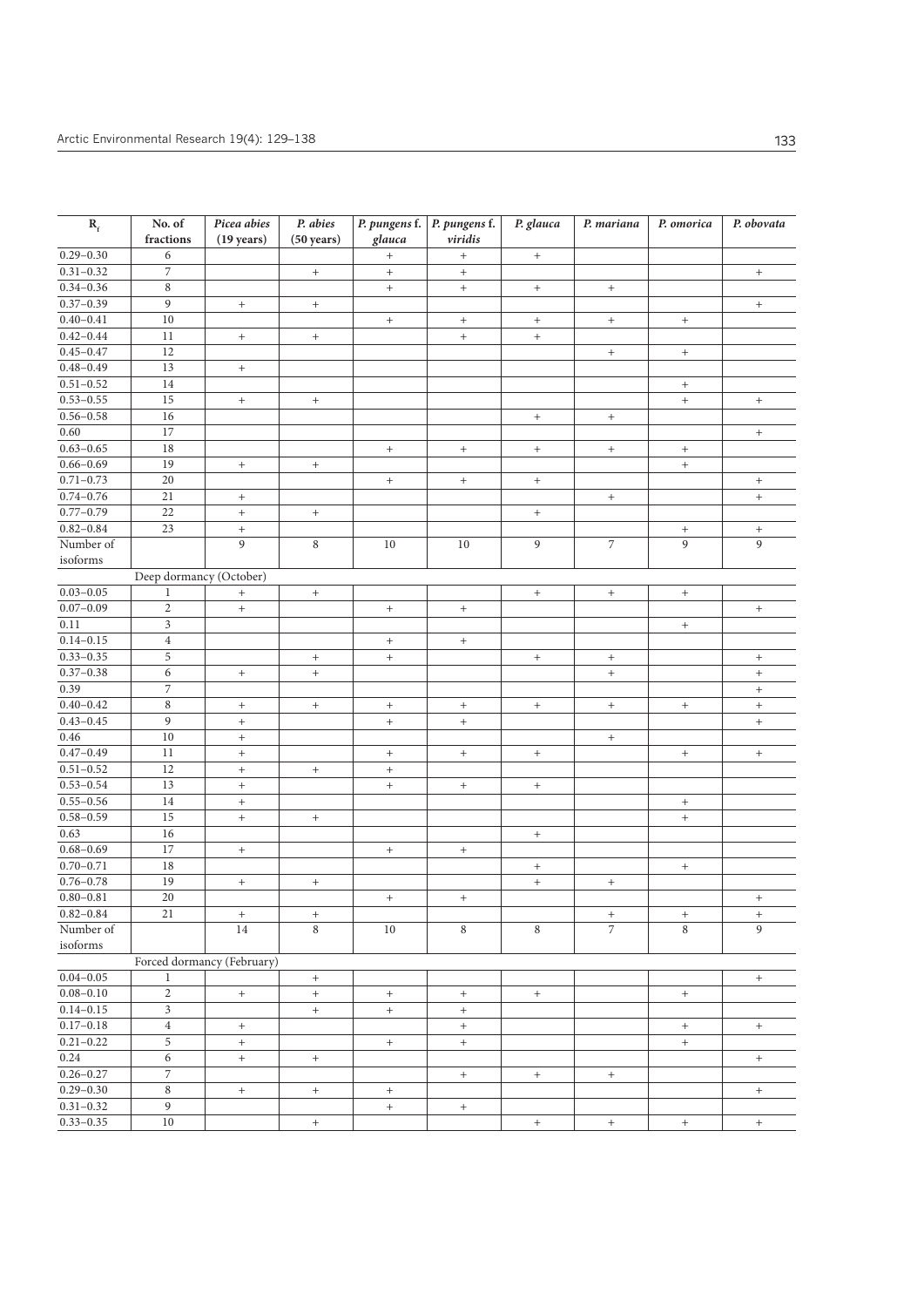| $\mathbf{R}_{\rm f}$ | No. of    | Picea abies          | P. abies             | P. pungens f. | P. pungens f. | P. glauca | P. mariana | P. omorica | P. obovata |
|----------------------|-----------|----------------------|----------------------|---------------|---------------|-----------|------------|------------|------------|
|                      | fractions | $(19 \text{ years})$ | $(50 \text{ years})$ | glauca        | viridis       |           |            |            |            |
| $0.37 - 0.39$        | 11        | $+$                  |                      | $+$           | $+$           |           | $+$        |            | $+$        |
| $0.40 - 0.42$        | 12        | $+$                  | $+$                  |               |               | $+$       |            |            |            |
| $0.44 - 0.46$        | 13        |                      |                      |               |               |           | $+$        | $+$        | $+$        |
| $0.47 - 0.49$        | 14        | $+$                  |                      | $+$           | $+$           |           |            |            |            |
| $0.50 - 0.52$        | 15        |                      | $+$                  |               |               | $+$       | $+$        | $+$        | $+$        |
| $0.57 - 0.60$        | 16        |                      |                      | $+$           | $+$           | $+$       | $+$        | $+$        |            |
| $0.61 - 0.63$        | 17        | $+$                  | $+$                  |               |               | $+$       |            |            | $+$        |
| $0.64 - 0.66$        | 18        |                      | $+$                  | $+$           | $+$           |           | $+$        |            |            |
| 0.69                 | 19        |                      |                      |               |               | $+$       |            |            |            |
| $0.71 - 0.73$        | 20        | $^{+}$               | $+$                  |               |               |           |            | $+$        | $+$        |
| 0.75                 | 21        |                      |                      |               |               |           | $+$        |            |            |
| The number           |           | 10                   | 11                   | 9             | 10            | 8         | 8          | 8          | 10         |
| of fractions         |           |                      |                      |               |               |           |            |            |            |

*P. mariana* fractions with  $R_f$  of 0.12–0.14 and 0.28– 0.29 were characteristic for the period of growth, and fractions with the  $R_{\rm f}$  of 0.45–0.46 were characteristic for the dormancy period. In the needles of some *Picea* species isoperoxidases were determined as appearing only in the period of deep dormancy. For example, in *P. abies* these were fractions with  $R_f$  of 0.58–0.59; 0.76–0.78 and 0.82–0.84; in *P. obovata*, this isoform had  $R_f$  of 0.37–0.38 and 0.39 (two instead of one with  $R_f$  0.37– 0.39), 0.47–0.49 and 0.80–0.81. In addition to other characteristics, molecular forms of peroxidase differed by the optimal conditions necessary for the of catalytic activity manifestation (Sadvakasova and Kunaeva 1987). Different environmental conditions during the periods of growth and dormancy affected the activity of various peroxidase isoforms. This explains the change in the spectrum of isoperoxidases when phenological phases change.

Comparison of isoenzymes sets of different species and forms of the genus *Picea* showed similarities between related forms, especially in the dormancy period. Therefore, during the growth period (June) *P. pungens* f. *glauca* and *P. pungens* f. *viridis* were found to have four or five identical fractions out of seven or nine; during the dormancy period they had eight or nine forms out of ten. In *P. abies* trees of different ages, the sets of isoenzymes contained five –seven similar forms when the number of fractions was changing from five to thirteen during May – October, and during the period of forced dormancy in February they were almost the same: nine out of ten or eleven.

## **Discussion**

Thus, the high variability of the spectrum of peroxidase isoenzymes in the needles of the studied species during the year was established. Only 1–2 components of the spectrum in each species or form remained stable. Molecular forms of peroxidase present in the needles only during the periods of growth or dormancy were determined. They obviously performed different functions in the plant: some of them were involved in the growth process, while the others played the protective function by ensuring the plants ability to procure the energy necessary for life-sustaining activity during the winter period (Voronkov 1967; Polozova 1978; Negru et al. 1988).

Peroxidase is considered to be the main winter respiratory system (Okuntsov and Aksenova 1960). In the local species, as well as in some introduced species (*P. pungens*, *P. glauca*), the number of peroxidase isoenzymes in the dormant period is greater than during the growing season. The number of fractions in the spectrum of isoforms in *P. mariana*, *P. omorica* and *P. obovata* does not increase during the period of transition from growth to dormancy, only their qualitative change takes place. The studies of the Pinus species (Semkina 1985), the *Picea* species (Kavac and Rone 1975; Kavac 1978), and the Larix species (Larionova 1979) showed that the growth period during spring-summer is characterized by an impoverished spectrum of peroxidase isozyme fractions, and during autumn-winter – by the enriched one.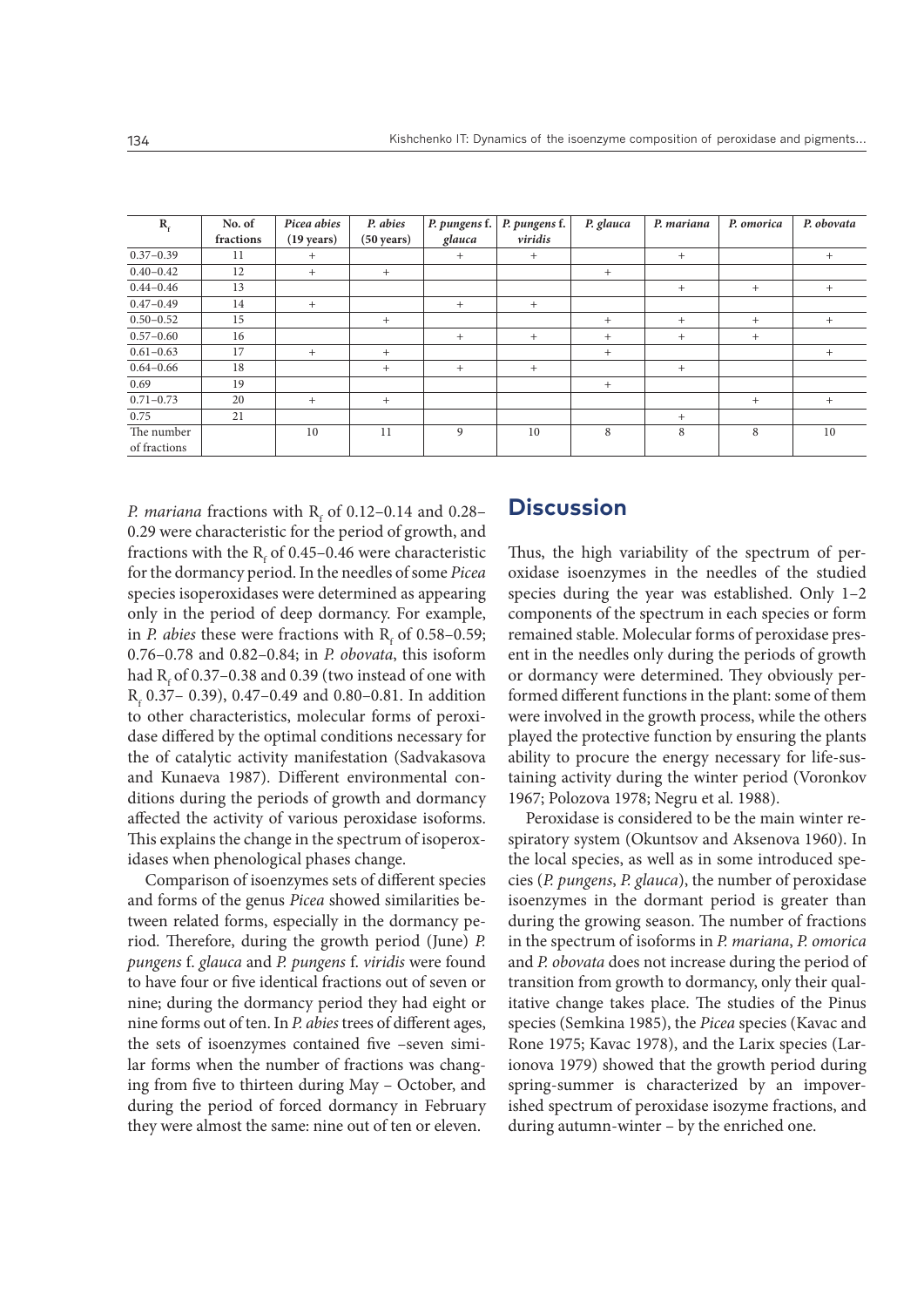The study of an important physiological indicator of tolerance resistance – the composition of peroxidase isoenzymes – revealed the similarity of adaptation mechanisms in different species and forms of the genus *Picea*. During the adaptation to unfavorable winter conditions indigenous species as well as the introduced ones showed the tendency to increase the heterogeneity of the isoperoxidases spectrum in the needles and to appearance of molecular forms of the enzyme typical for the dormant period. The isoenzyme system rearrangement ensured plants tolerance to external factors and homeostasis regulation (Redkin 1974).

Environmental changes were primarily reflected in chloroplasts, where green and yellow pigments play a major role in carbon dioxide assimilation. It was established that the content of plastid pigments in the leaves of relatively frost-resistant species and varieties of fruit crops was much higher (Novitskaya 1967). Therefore, the study of adaptation mechanisms of woody plants in the areas with harsh climatic conditions should include the determination of the pigment system state in comparison with that of the sustainable indigenous species.

The results of the studies allowed us to establish that the amount of plastid pigments in the needles of the studied *Picea* species underwent significant seasonal fluctuations (from 0.45 to 1.30 mg/g of raw material). Their content naturally increased (more than twofold) during the growing season, reaching a maximum in autumn, and then decreased slightly (by 20–25%) in winter. The content of the total plastid pigments in the needles of *P. mariana* and *P. obo-* *vata* throughout the year was by 20–40% higher than that of the other studied species. A similar trend was observed in the dynamics of separate components of the pigment system: in chlorophyll 'a' and 'b', as well as in carotenoids.

The ratio of content of chlorophyll 'a' to that of chlorophyll 'b' in the needles of the studied plant species gradually decreased from spring to winter (from 3 to 2, Table 3). The ratio of the green pigment amount to the yellow pigment amount increased by the dormant period (Table 3). In the autumn-winter period, the value of this indicator in all studied *Picea* species reached approximately the same level (about 3). This indicates a significant similarity in the pigment stock formation in the needles of indigenous and introduced species. Consequently, the photosynthesizing apparatus of the introduced *Picea* species can rebuild its pigment system in order to adapt it to harsh winter conditions just as the indigenous species, *P. abies*, do. The research results of Protsenko and Sirenko (1964) (cited after Novitskaya 1967) and Khodasevich (1982) indicate that the concentration of pigments in the needles can be considered as an indicator of plant resistance to unfavorable environmental factors.

Plastid pigments are known to be involved in many physiological and biochemical processes of the plant organism (Ozolina and Mochalkin 1972; Sofronova et al. 2016). In addition, it was established (Osnitskaya 1965; Petrenko et al. 1970) that the effect of unfavorable factors on plants can cause protective-adaptive reactions, consisting in pigments transition to the function of oxidant or stimulator of oxidative phos-

**Table 3.** Dynamics of some indicators of pigments content in the needles of various *Picea* species (2002–2003)

| <b>Species</b>         | The ratio of chlorophylls 'a' to 'b' |       |       |      |             |      | The ratio of the amount of chlorophylls to the amount of |       |      |      |
|------------------------|--------------------------------------|-------|-------|------|-------------|------|----------------------------------------------------------|-------|------|------|
|                        |                                      |       |       |      | carotenoids |      |                                                          |       |      |      |
|                        | 13 V                                 | 15 VI | 21 IX | 19 X | $4$ II      | 13V  | 15 VI                                                    | 21 IX | 19 X | 4 II |
| Picea abies (19 years) | 3.27                                 | 2.98  | 2.94  | 3.11 | 2.00        | 2.44 | 2.71                                                     | 3.24  | 3.24 | 3.00 |
| P. abies (50 years)    | 3.25                                 | 2.74  | 3.11  | 3.19 | 2.29        | 2.46 | 2.75                                                     | 3.00  | 3.14 | 3.29 |
| P. pungens f. glauca   | 2.44                                 | 2.72  | 2.31  | 2.53 | 2.33        | 2.64 | 2.85                                                     | 3.42  | 3.33 | 3.00 |
| P. pungens f. viridis  | 3.05                                 | 2.66  | 2.78  | 2.66 | 2.22        | 2.76 | 2.72                                                     | 3.07  | 3.15 | 3.45 |
| P. glauca              | 2.79                                 | 2.94  | 2.70  | 3.09 | 2.25        | 2.72 | 2.71                                                     | 3.15  | 2.79 | 3.59 |
| P. omorica             | 2.74                                 | 2.57  | 2.92  | 2.72 | 2.40        | 2.38 | 2.53                                                     | 3.17  | 3.13 | 3.28 |
| P. mariana             | 2.88                                 | 2.86  | 2.60  | 2.77 | 2.30        | 2.28 | 2.54                                                     | 3.04  | 3.14 | 3.50 |
| P. obovata             | 2.61                                 | 3.10  | 2.63  | 2.50 | 1.80        | 2.67 | 2.64                                                     | 3.12  | 2.84 | 2.92 |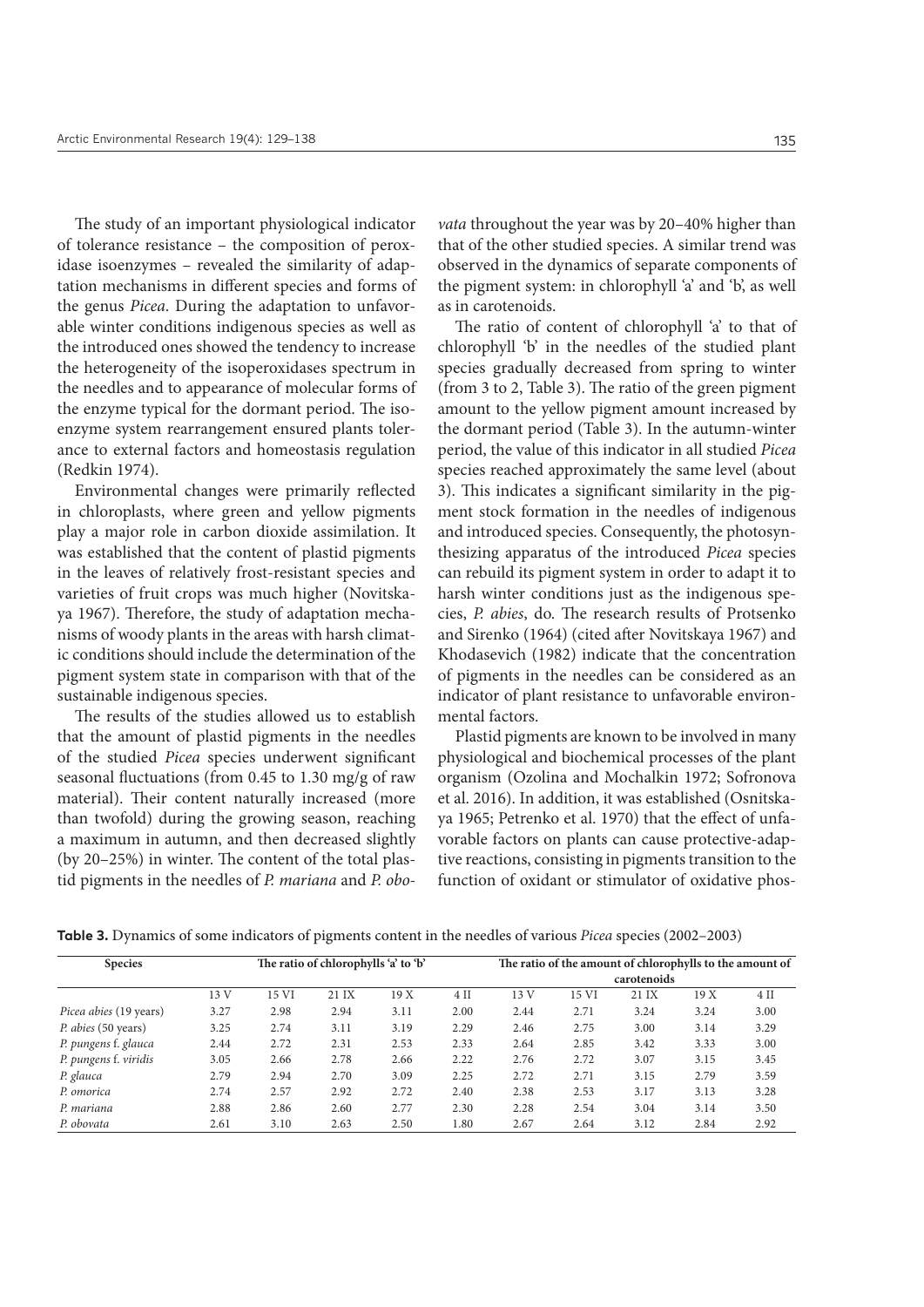phorylation and ATP formation, and, therefore, their content increases. Probably, this fact could explain the increase in the content of pigments in the needles of *P. mariana* and *P. obovata* during the whole year as compared with other introduced species.

# **Conclusion**

The study established high variability of the isoperoxidase spectrum in the *Picea* species needles during the annual cycle. Molecular forms of peroxidase typical for growth and dormant periods were determined. Some *Picea* species were found to have isoenzymes that appear only during the deep dormant period. Different isoforms of peroxidase seem to be active in different environmental conditions, and, therefore, in different phases of tree development: during the vegetative growth or the dormant period.

During the dormant period the local species and some introduced species have a greater number of peroxidase isoenzymes than during the growing season. In *P. omorica*, *P. mariana*, and *P. obovata* the number of fractions in the isoforms spectrum does not increase during the transition from growth to dormancy but only their qualitative change takes place. Thus, in the course of adaptation to unfavorable winter conditions indigenous and introduced *Picea* species demonstrate the increase in the heterogeneity of the isoperoxidases spectrum in the needles as well as the appearance of molecular forms of the enzyme typical of the dormant period. The isoenzyme system rearrangement ensures plants tolerance to external factors and homeostasis regulation.

# **References**

- Andreeva VA (1988) Peroxidase enzyme: participation in the plant defense mechanism. Moscow, 128 pp. [in Russian]
- Bazilevskaya NA (1964) Theory and methods of plant introduction. Moscow, 130 pp. [in Russian]
- Budantsev LYu (1999) Biological diversity of flora, different aspects – one problem. Biological Diversity – Plant introduction – Proceed. 2nd International Scientific Conference (April 20–23, 1999). SPb., 12–14. [in Russian]

The content of chlorophyll and carotenoids in the needles of the studied species undergoes significant seasonal changes and is largely determined by their biological characteristics. The concentration of pigments naturally increases by the end of the vegetative period, and decreases slightly in winter. The total number of pigments in the needles of indigenous and introduced species is relatively the same, indicating a similar rate of their stock formation. By the onset of the dormant period, the ratio of the amount of chlorophyll to the amount of carotenoids increases and reaches approximately the same level in all *Picea* species.

Plants adaptation to extreme environmental impact is a complex system of processes controlled by the self-regulation system of the organism. Introduced species in new climatic conditions use the same adaptation mechanisms as the indigenous ones. Thus, the *Picea* species introduced in Karelia adapt to low winter temperatures in the same ways as the local species do. They have similar physiological changes including the changes in the isozyme composition of peroxidase, the dynamics of the pigment content in needles, and the ratio of chlorophylls to carotenoids. Potential tolerance of the studied plant species to unfavorable environmental factors is affected by the extreme factor of tension that does not exceed the threshold value.

## **Acknowledgements**

The study was supported by the Russian Foundation for Basic Research (project 18-44-100002 p\_a)

- Esterbauer Н, Grill D, Zotter М (1978) Peroxydase in Nadeln von *Picea abies* (L.) Karst. Biochemie und Physiologie der Pflanzen 172(1, 2): 155−159. [https://doi.org/10.1016/S0015-](https://doi.org/10.1016/S0015-3796(17)30369-4) [3796\(17\)30369-4](https://doi.org/10.1016/S0015-3796(17)30369-4)
- Jahns P, Holzwarth AR (2012) The role of the xanthophyll cycle and of lutein in photoprotection of photosystem II. Biochimica et Biophysica Acta 1817: 182–193. [https://doi.](https://doi.org/10.1016/j.bbabio.2011.04.012) [org/10.1016/j.bbabio.2011.04.012](https://doi.org/10.1016/j.bbabio.2011.04.012)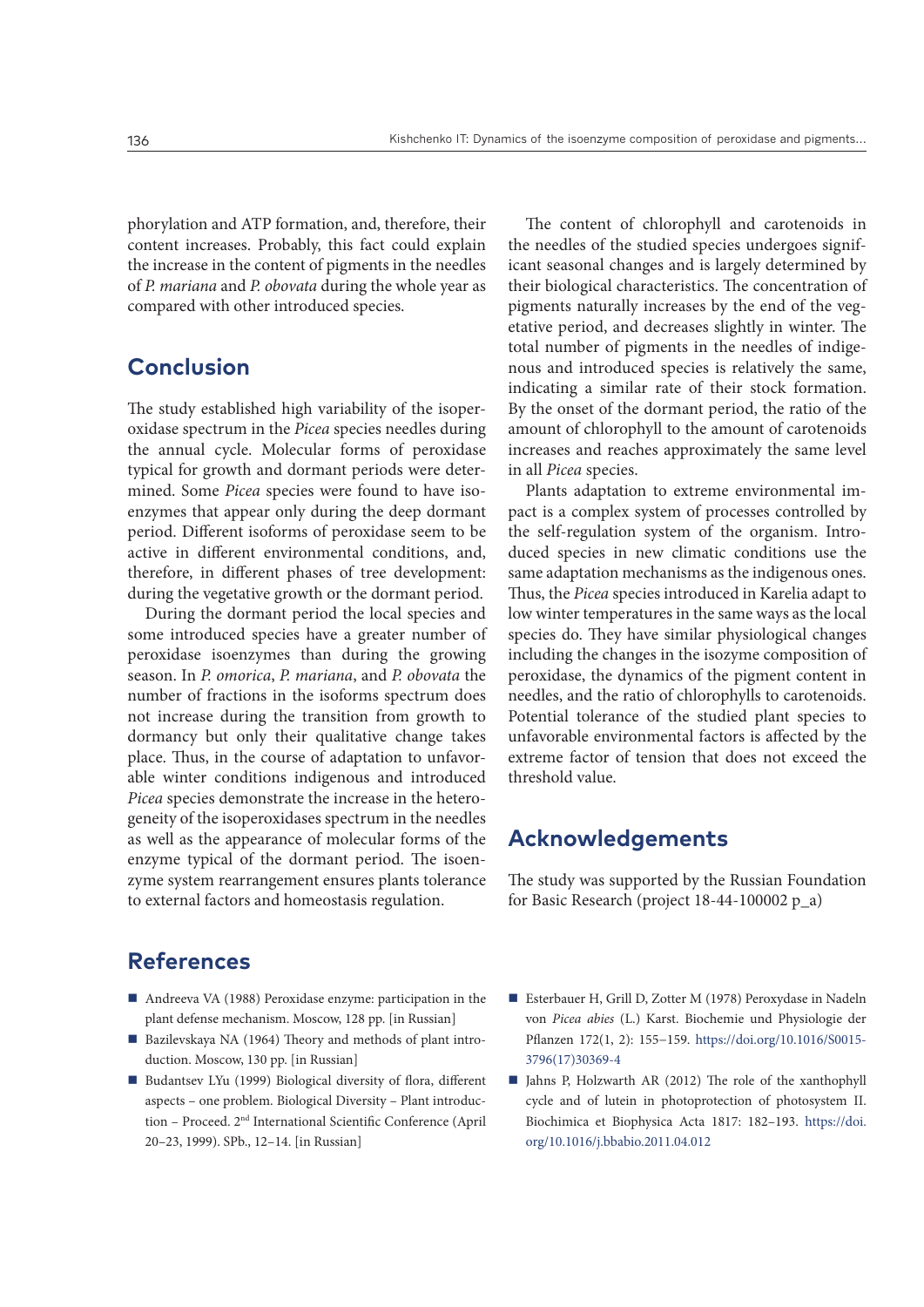- Golovko TK, Yatsko YaN, Dymova OV (2013) Seasonal changes in the state of the photosynthetic apparatus of three boreal species of coniferous plants in the middle taiga subzone in the European Northeast. [Coniferous Boreal Zone] 31: 73‒78. [in Russian]
- Gordey VN, Olyunina LN, Lyalina IK (1988) Electrophoretic studies of wheat germ peroxidase in relation to nutritional conditions. Regulation of enzymatic activity in plants. Bitter 1988: 15–20.
- Kavac YE, Rone VM (1975) Isoenzymes of needles in spruce populations. Genetic studies of trees in Latvia. SSR, Riga, 58–63.
- Kavac YE (1978) Isoforms of peroxidase needles in populations of Norway spruce. Selection of forest trees. Riga, 69–82.
- Kalutsky KK, Bolotov NA (1983) Bioecological features of forest introduction and. Forest Introduction, Voronezh, 4–14. [in Russian]
- Khodasevich EV (1982) Photosynthetic apparatus conifers. Science and Technology, Minsk, 199 pp. [in Russian]
- Kishchenko IT (2000) Growth and development of native and introduced species of the family *Pinaceae* Lindl. in the conditions of Karelia. Publishing House of PetrSU, Petrozavodsk, 214 pp. [in Russian]
- Klimachenko AF (1972) Features of growth and winter-hardiness of introduced Far Eastern tree species under conditions of Western Siberia – Physiological mechanisms of adaptation and resistance in plants. Part 1. Novosibirsk, 163–184. [in Russian]
- Kopsell DA, Kopsell DE (2006) Accumulation and bioavailability of dietary carotenoids in vegetable crops. Trends in Plant Science 11: 499–507. [https://doi.org/10.1016/j.](https://doi.org/10.1016/j.tplants.2006.08.006) [tplants.2006.08.006](https://doi.org/10.1016/j.tplants.2006.08.006)
- Larionova AYa (1978) Variability of electrophoretic spectra of peroxidase and needle esterase in larch populations. Selection of coniferous species of Siberia. Publishing House of the USSR Academy of Sciences, Krasnoyarsk, 35−51. [in Russian]
- Larionova AYa (1979) Dynamics of electrophoretic spectra of needles of larch. [Bulletin of the Siberian Branch of the USSR Academy of Sciences. Biology Series] 10(2): 97–100. [in Russian]
- Latowski D, Dymova O, Maslova T, Strzałka K (2014) The xanthophyll cycle and its physiological function. Photosynthetic Pigments: Chemical Structure, Biological Function and Ecology. Institute of Biology of Komi Scientific Centre of the Ural Branch of the RAS, 183–206. [in Russian]
- Limar RS, Sakharova OV (1973) Fast spectrophotometric method for determining leaf pigments. Methods of complex

study of photosynthesis. L .; VASHNIL; All Research Institute of Plant Industry named after NI Vavilov 2: 260–267. [in Russian]

- Mamaev SA, Makhiev AK (1996) Problems of biological diversity and its maintenance in forest ecosystems. [Russian Journal of Forest Sciences] 5: 3–10. [in Russian]
- Mauer G (1971) Electrophoresis Disk. Theory and practice of polyacrylamide gel electrophoresis. World, Moscow, 247 pp. [in Russian]
- Negru PV, Medvedeva TN, Cojocaru VA, Mikhailov MV (1988) Ecological and physiological mechanisms of winter-hardiness of grapes. Chisinau, 172 paragraphs.
- Novitskaya YuE (1967) Physiological and biochemical processes in spruce in spruce-deciduous plantations of the North. Issues of breeding, seed production and physiology of tree species of the North. Kar, Petrozavodsk, 140–166. [in Russian]
- Novitskaya YuE (1971) Features of physiological and biochemical processes in the needles and shoots of spruce in the conditions of the North. Leningrad, 117 pp. [in Russian]
- Okuntsov MM, Aksenova OF (1960) Peculiarities of the respiratory system behavior during hardening of plants – Physiological resistance of plants. Moscow, 38–43. [in Russian]
- Osnitskaya LK (1965) On the role of carotenoids in the photosynthesis of purple sulfur bacteria. [Bulletin of the Siberian Branch of the USSR Academy of Sciences. Biology Series] 1: 58–65. [in Russian]
- Ozolina IA, Mochalkin AI (1972) The role of pigments in the protective and adaptive reactions of plants. [Bulletin of the Siberian Branch of the USSR Academy of Sciences. Biology Series] 1: 96–102. [in Russian]
- Petrenko SG, Bershtein BI, Volkova NV, Okanenko AS, Ostrovskaya LK, Reingard TA, Semenyuk II, Yasnikov AA (1970) On the mechanism of the participation of carotenoids in the formation of ATP in chloroplasts. [Physiology and Biochemistry of Cultivated Plants] 2(2): 137–141. [in Russian]
- Petukhova IP (1981) Ecological and physiological bases for the introduction of woody plants. Moscow, 124 pp.
- **Plotnikova LS (1983)** The scientific basis for the introduction and protection of woody plants in the flora of the USSR. Department biological sciences. Moscow, 52 seconds. [in Russian]
- Polozova LYa (1978) The study of isoenzyme spectra as a method for studying the structure of populations of tree species. Scientific bases of selection of coniferous tree species. Moscow, 99–114. [in Russian]
- Redkin PS (1974) Isozymes as elements of regulatory systems of homeostasis. Uspekhi sovremennoj biologii (Advances in modern biology) 8(1/4): 42–56. [in Russian]